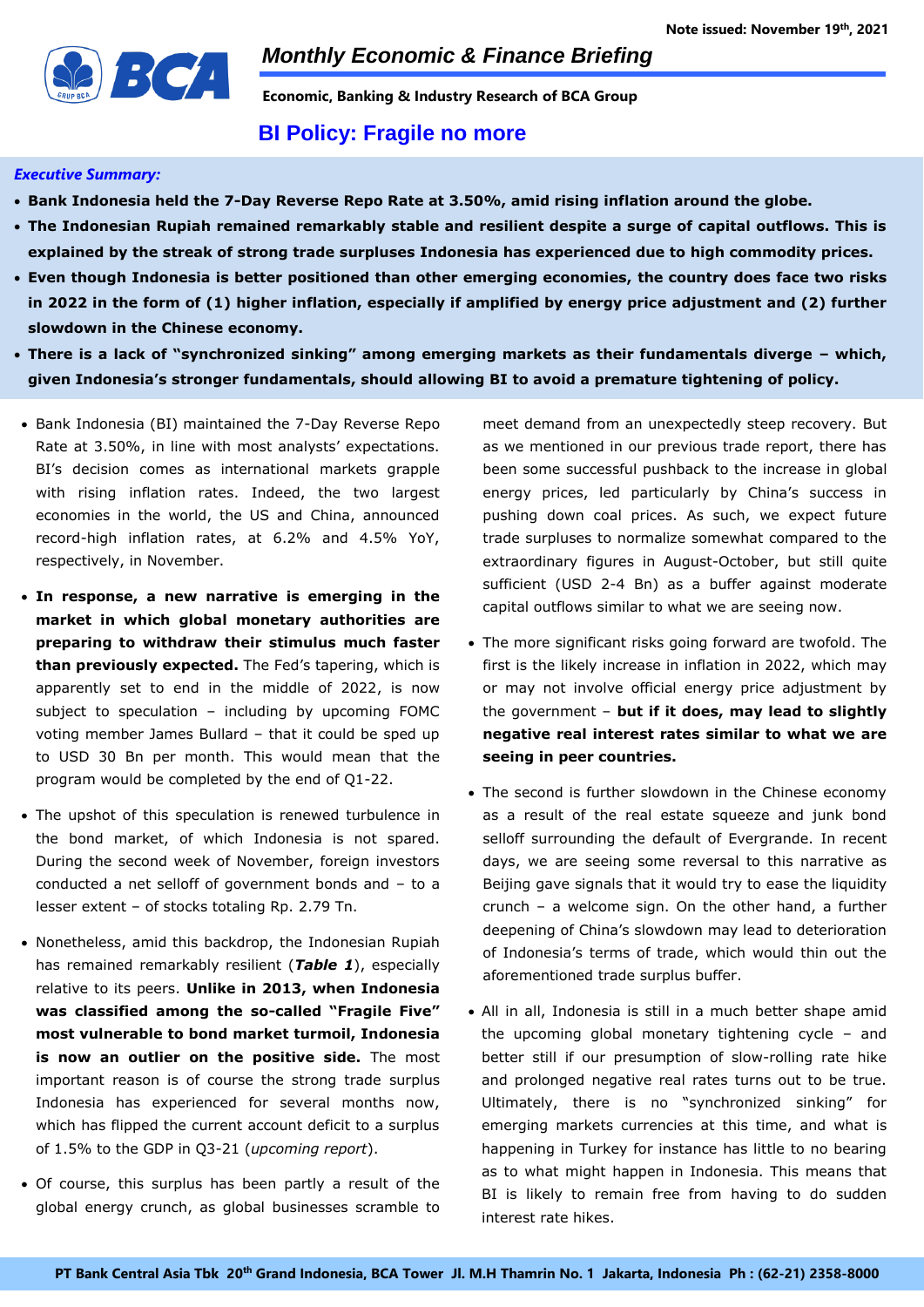# **Chart 1. Indonesia is better-positioned compared to other emerging economies**

|                    | <b>Exchange Rate</b> |                  | <b>Real Policy</b> | Change in<br><b>Policy Rate</b><br>(6 Months) |  |
|--------------------|----------------------|------------------|--------------------|-----------------------------------------------|--|
|                    | Change               | <b>Inflation</b> | Rate               |                                               |  |
|                    | (6 Months)           | $(Oct-2021)$     | $(Oct-2021)$       |                                               |  |
| Indonesia          | 0.49%                | 1.66%            | 1.84%              | $0.00\%$                                      |  |
| <b>Malaysia</b>    | $-0.99%$             | 2.20%            | $-0.45%$           | $0.00\%$                                      |  |
| <b>Thailand</b>    | $-3.54%$             | 2.38%            | $-1.88%$           | $0.00\%$                                      |  |
| <b>India</b>       | $-1.44%$             | 4.48%            | $-0.48%$           | $0.00\%$                                      |  |
| <b>Turkey</b>      | $-20.73%$            | 19.89%           | $-4.89%$           | $-4.00%$                                      |  |
| <b>Brazil</b>      | $-4.76%$             | 10.67%           | $-2.92%$           | 4.25%                                         |  |
| <b>Philippines</b> | $-4.70%$             | 4.60%            | $-2.60%$           | $0.00\%$                                      |  |
| <b>Russia</b>      | 1.35%                | 8.13%            | $-0.63%$           | 2.50%                                         |  |
| <b>Mexico</b>      | $-3.76%$             | 6.24%            | $-1.24%$           | $1.00\%$                                      |  |

**Source:** Bloomberg

## **Indonesia – Economic Indicators Projection**

|                                        | 2016   | 2017   | 2018   | 2019   | 2020   | 2021E  |
|----------------------------------------|--------|--------|--------|--------|--------|--------|
| Gross Domestic Product (% YoY)         | 5.0    | 5.1    | 5.2    | 5.0    | $-2.1$ | 4.0    |
| GDP per Capita (US\$)                  | 3605   | 3877   | 3927   | 4175   | 3912   | 4055   |
| Consumer Price Index Inflation (% YoY) | 3.0    | 3.6    | 3.1    | 2.7    | 1.7    | 2.3    |
| BI 7 day Repo Rate (%)                 | 4.75   | 4.25   | 6.00   | 5.00   | 3.75   | 3.50   |
| USD/IDR Exchange Rate (end of year)**  | 13,473 | 13,433 | 14,390 | 13,866 | 14.050 | 14.215 |
| Trade Balance (US\$ billion)           | 8.8    | 11.8   | $-8.5$ | $-3.2$ | 21.7   | 32.0   |
| Current Account Balance (% GDP)        | $-1.8$ | $-1.6$ | $-3.0$ | $-2.7$ | $-0.4$ | $-0.1$ |

\*\* Estimation of Rupiah's fundamental exchange rate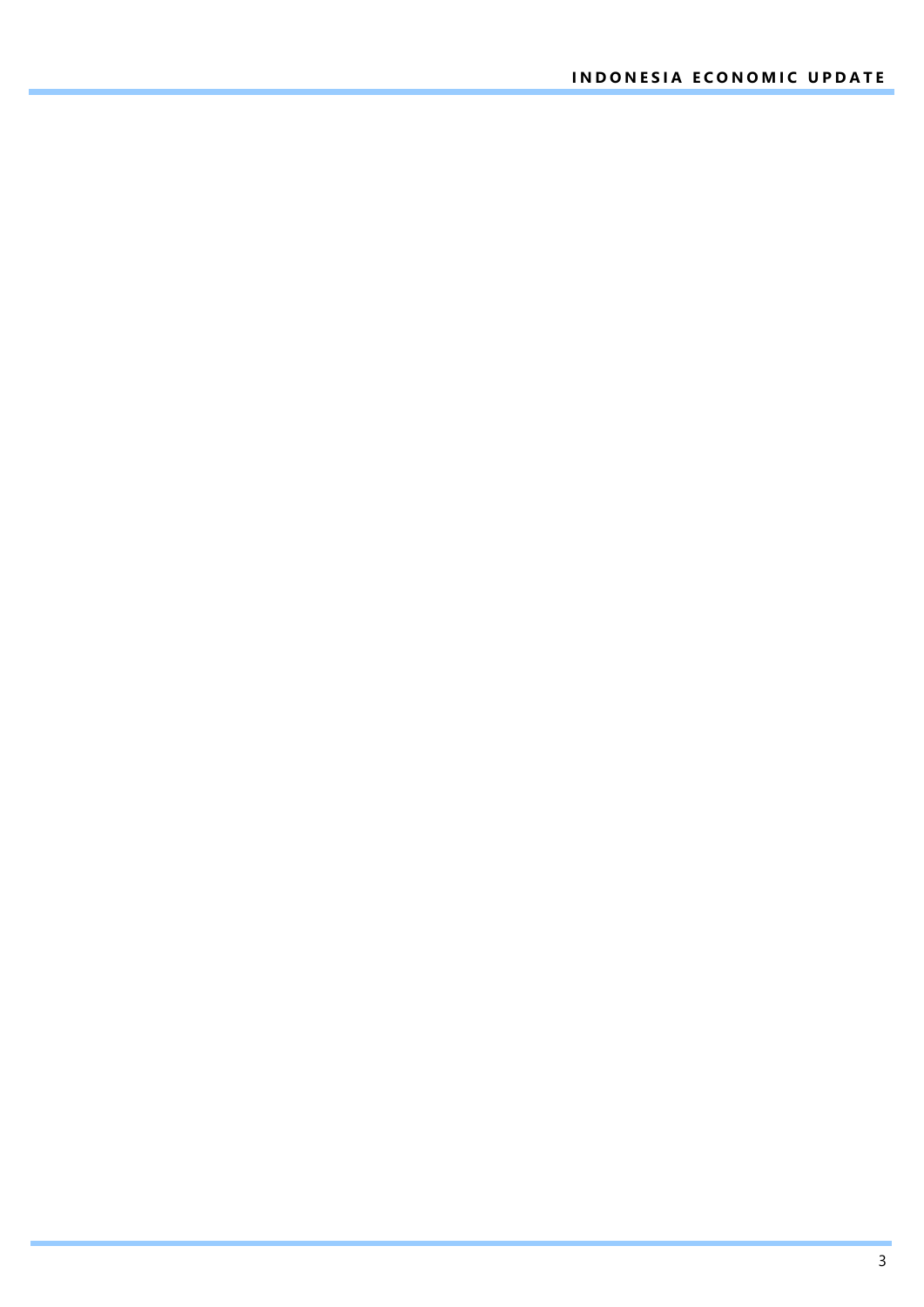# **Selected Recent Economic Indicators**

| <b>Key Policy Rates</b> | Rate $(% )$   | Last<br><b>Change</b> | <b>Real Rate</b><br>(%) | <b>Trade &amp;</b><br><b>Commodities</b> | <b>18-Nov</b> | $-1$ mth   | Chg<br>(%) |
|-------------------------|---------------|-----------------------|-------------------------|------------------------------------------|---------------|------------|------------|
| <b>US</b>               | 0.25          | $Mar-20$              | $-5.95$                 | <b>Baltic Dry Index</b>                  | 2,454.0       | 4,732.0    | $-48.1$    |
| UK                      | 0.10          | $Mar-20$              | $-4.10$                 | S&P GSCI Index                           | 575.0         | 588.4      | $-2.3$     |
| EU                      | 0.00          | $Mar-16$              | $-4.10$                 | Oil (Brent, \$/brl)                      | 81.2          | 84.3       | $-3.7$     |
| Japan                   | $-0.10$       | $Jan-16$              | $-0.20$                 | Coal (\$/MT)                             | 151.6         | 212.8      | $-28.8$    |
| China (lending)         | 4.35          | $Oct-15$              | 2.85                    | Gas (\$/MMBtu)                           | 4.96          | 5.03       | $-1.3$     |
| Korea                   | 0.75          | Aug- $21$             | $-2.45$                 | Gold $(\frac{4}{6}$ /oz.)                | 1,858.9       | 1,764.9    | 5.3        |
| India                   | 4.00          | $May-20$              | $-0.48$                 | Copper (\$/MT)                           | 9,508.5       | 11,299.5   | $-15.9$    |
| Indonesia               | 3.50          | Feb-21                | 1.84                    | Nickel (\$/MT)                           | 19,751.0      | 20,040.0   | $-1.4$     |
| <b>Money Mkt Rates</b>  | 18-Nov        | $-1$ mth              | Chg                     | CPO (\$/MT)                              | 1,291.9       | 1,239.4    | 4.2        |
|                         |               |                       | (bps)                   | Rubber (\$/kg)                           | 1.70          | 1.72       | $-1.2$     |
| <b>SPN (1M)</b>         | 2.29          | 2.96                  | $-67.0$                 | <b>External Sector</b>                   | Oct           | <b>Sep</b> | Chg<br>(%) |
| <b>SUN (10Y)</b>        | 6.02          | 6.08                  | $-5.7$                  |                                          |               |            |            |
| INDONIA (O/N, Rp)       | 2.79          | 2.79                  | $-0.4$                  | Export (\$ bn)                           | 22.03         | 20.61      | 6.9        |
| JIBOR 1M (Rp)           | 3.55          | 3.56                  | $-1.0$                  | Import $($bn)$                           | 16.29         | 16.23      | 0.4        |
| <b>Bank Rates (Rp)</b>  | Aug           | Jul                   | Chg<br>(bps)            | Trade bal. (\$ bn)                       | 5.73          | 4.37       | 31.1       |
| Lending (WC)            | 8.92          | 9.00                  | $-7.37$                 | Central bank reserves<br>(\$bn)          | 145.5         | 146.9      | $-0.96$    |
| Deposit 1M              | 3.31          | 3.39                  | $-8.15$                 |                                          |               |            |            |
| Savings                 | 0.76          | 0.75                  | 1.02                    | <b>Prompt Indicators</b>                 | Oct           | <b>Sep</b> | Aug        |
| <b>Currency/USD</b>     | 18-Nov        | $-1$ mth              | Chg (%)                 | Consumer confidence<br>index (CCI)       | 113.4         | 95.5       | 77.3       |
| <b>UK Pound</b>         | 0.741         | 0.729                 | $-1.69$                 | Car sales (%YoY)                         | # N/A         | 73.2       | 123.5      |
| Euro                    | 0.879         | 0.861                 | $-2.06$                 |                                          |               |            |            |
| Japanese Yen            | 114.3         | 114.3                 | 0.05                    | Motorcycle sales                         | # N/A         | 22.0       | 48.2       |
| Chinese RMB             | 6.386         | 6.430                 | 0.68                    | (%YoY)                                   |               |            |            |
| Indonesia Rupiah        | 14,228        | 14,110                | $-0.83$                 | Cement sales (%YoY)                      | 5.3           | 3.7        | $-1.0$     |
| <b>Capital Mkt</b>      | <b>18-Nov</b> | $-1$ mth              | Chg (%)                 |                                          |               |            |            |
| JCI                     | 6,636.5       | 6,658.8               | $-0.33$                 | <b>Manufacturing PMI</b>                 | Oct           | <b>Sep</b> | Chg        |
| <b>DJIA</b>             | 35,871.0      | 35,258.6              | 1.74                    |                                          |               |            | (bps)      |
| <b>FTSE</b>             | 7,256.0       | 7,203.8               | 0.72                    | <b>USA</b>                               | 60.8          | 61.1       | $-30$      |
| Nikkei 225              | 29,598.7      | 29,025.5              | 1.97                    | 58.3<br>58.6<br>Eurozone                 |               | $-30$      |            |
| <b>Hang Seng</b>        | 25,319.7      | 25,409.8              | $-0.35$                 | Japan                                    | 53.2          | 51.5       | 170        |
| Foreign portfolio       | Oct           | <b>Sep</b>            | <b>Chg</b>              | China                                    | 50.6          | 50.0       | 60         |
| ownership (Rp Tn)       |               |                       | (Rp Tn)                 | Korea                                    | 50.2          | 52.4       | $-220$     |
| <b>Stock</b>            | 2,248.9       | 2,146.6               | 102.38                  | Indonesia                                | 57.2          | 52.2       | 500        |
| Govt. Bond              | 949.3         | 961.8                 | $-12.51$                |                                          |               |            |            |
| Corp. Bond              | 23.1          | 24.0                  | $-0.91$                 |                                          |               |            |            |

Source: Bloomberg, BI, BPS

Notes:

\*Previous data

\*\*For change in currency: **Black** indicates appreciation against USD, **Red** indicates depreciation

\*\*\*For PMI, **> 50** indicates economic expansion, **< 50** indicates contraction